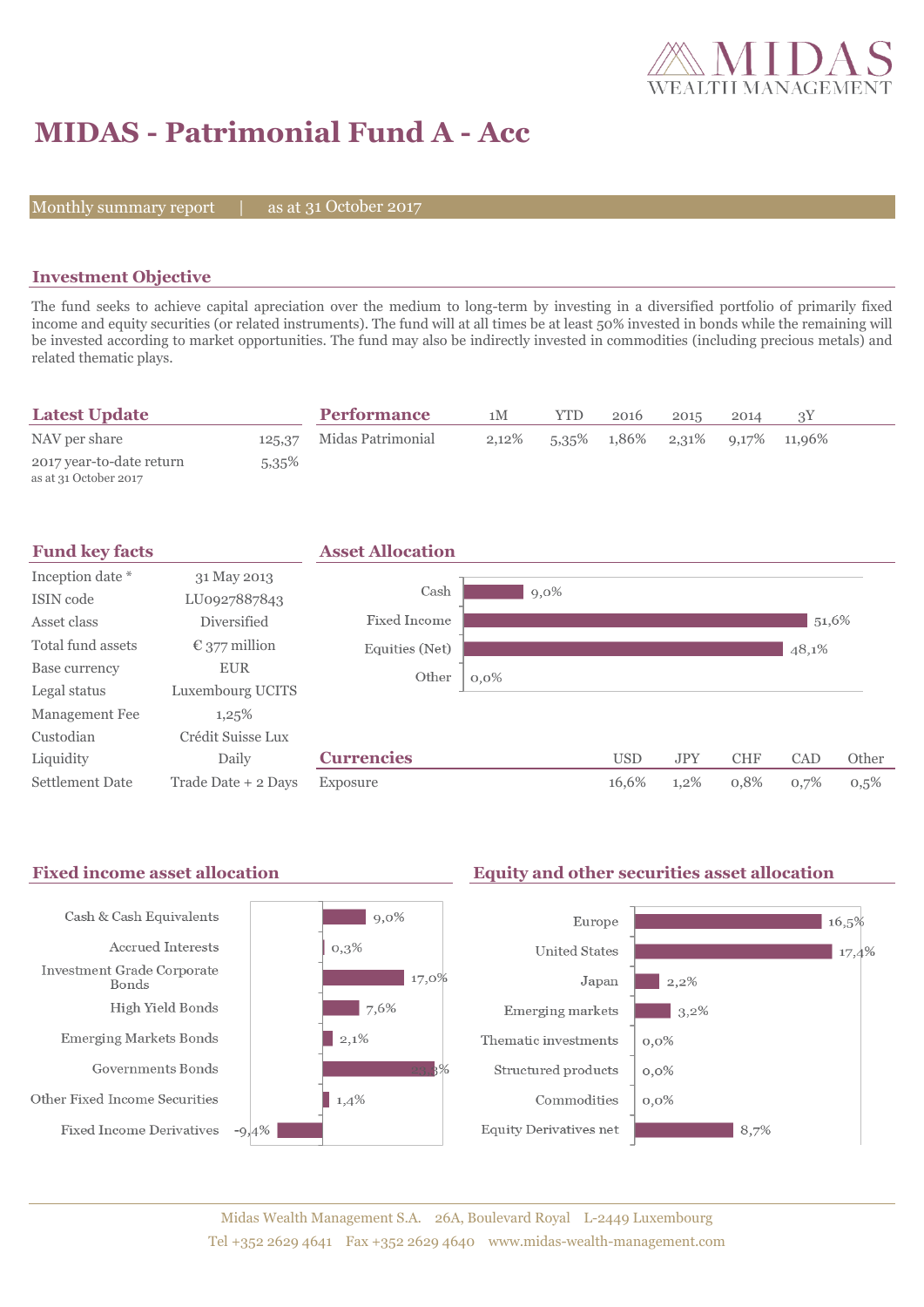

# **MIDAS - Patrimonial Fund A - Acc**

Monthly summary report | as at 31 October 2017

| Top 10 fixed income holdings             | <b>YTM</b> | Rating     | Weight  | <b>Fixed income rating breakdown</b> |       |
|------------------------------------------|------------|------------|---------|--------------------------------------|-------|
| DEUTSCHLAND REP : DBR 0 1/2 08/15/27     | 0,4%       | AAA        | 5,4%    |                                      |       |
| SPANISH GOV'T: SPGB 1.45 10/31/27        | $1,5\%$    | $BBB+$     | 5,3%    | AAA<br>10,7%                         |       |
| PORTUGUESE OT'S : PGB 27/8 07/21/26      | 1,9%       | BBB-       | 3,7%    | AA<br>5,9%                           |       |
| BTPS: BTPS 0.35 11/01/21                 | $0,3\%$    | <b>BBB</b> | 3,5%    | А<br>$0.0\%$                         |       |
| FRANCE O.A.T.: FRTR 0 1/2 05/25/25       | $0,3\%$    | AA         | $3,0\%$ | <b>BBB</b>                           | 42,5% |
| CELLNEX TELECOM : CLNXSM 27/8 04/18      | $1,9\%$    | $BB+$      | $1,7\%$ | <b>BB</b><br>7,8%                    |       |
| BOLLORE SA: BOLFP 2 01/25/22             | 1,1%       | <b>NR</b>  | 1,6%    | B<br>14,1%                           |       |
| GAZPROMBANK: GPBRU 3.984 10/30/18        | $1,0\%$    | $BB+$      | 1,6%    | <b>CCC</b><br>0,6%                   |       |
| ICCREA BANCA SPA : ICCREA 1 1/2 10/11/2: | 1,4%       | <b>BBB</b> | 1,6%    |                                      |       |
| SPAIN I/L BOND : SPGBEI 0.3 11/30/21     | 0,4%       | $BBB+$     | 1,4%    | <b>NR</b><br>18,3%                   |       |

| Top 10 equity holdings<br>Sector |                               | Weight  | <b>Equity sector breakdown</b>                     |                     |  |
|----------------------------------|-------------------------------|---------|----------------------------------------------------|---------------------|--|
| <b>BANK OF AMERICA CORP</b>      | Financials                    | $0,9\%$ | Consumer Discretionary                             | 12,2%               |  |
| <b>JPMORGAN CHASE &amp; CO</b>   | Financials                    | 0,9%    | Consumer Staples                                   | 8,2%                |  |
| <b>AMAZON.COM INC</b>            | Consumer Discretionary        | 0,8%    | Energy                                             | 7,9%                |  |
| ABN AMRO GROUP NV-GDR W/I        | Financials                    | 0,8%    | Financials                                         | 17,9%               |  |
| CITIGROUP INC                    | Financials                    | 0,7%    | Health Care                                        | 14,2%               |  |
| <b>JOHNSON &amp; JOHNSON</b>     | <b>Health Care</b>            | 0,7%    | <b>Information Technology</b>                      | 19,4%               |  |
| ING GROEP NV-CVA                 | Financials                    | 0,7%    | Industrials                                        | $11,2\%$            |  |
| AXA SA                           | Financials                    | 0,7%    | Materials<br>Telecommunication $\blacksquare$ 1,6% | 4,6%                |  |
| ALPHABET INC-CL A                | <b>Information Technology</b> | 0,7%    | Utilities                                          | $\blacksquare$ 1,0% |  |
| <b>CHECK POINT SOFTWARE TECH</b> | <b>Information Technology</b> | 0.7%    | Real Estate                                        | 1,9%                |  |

# **Top 5 funds and other holdings**

| Nordea Stable Emerging Markets Equity | 2,6% |
|---------------------------------------|------|
| Amundi ETF TOPIX                      | 2.2% |
| MM Convertible Europe                 | 1.4% |